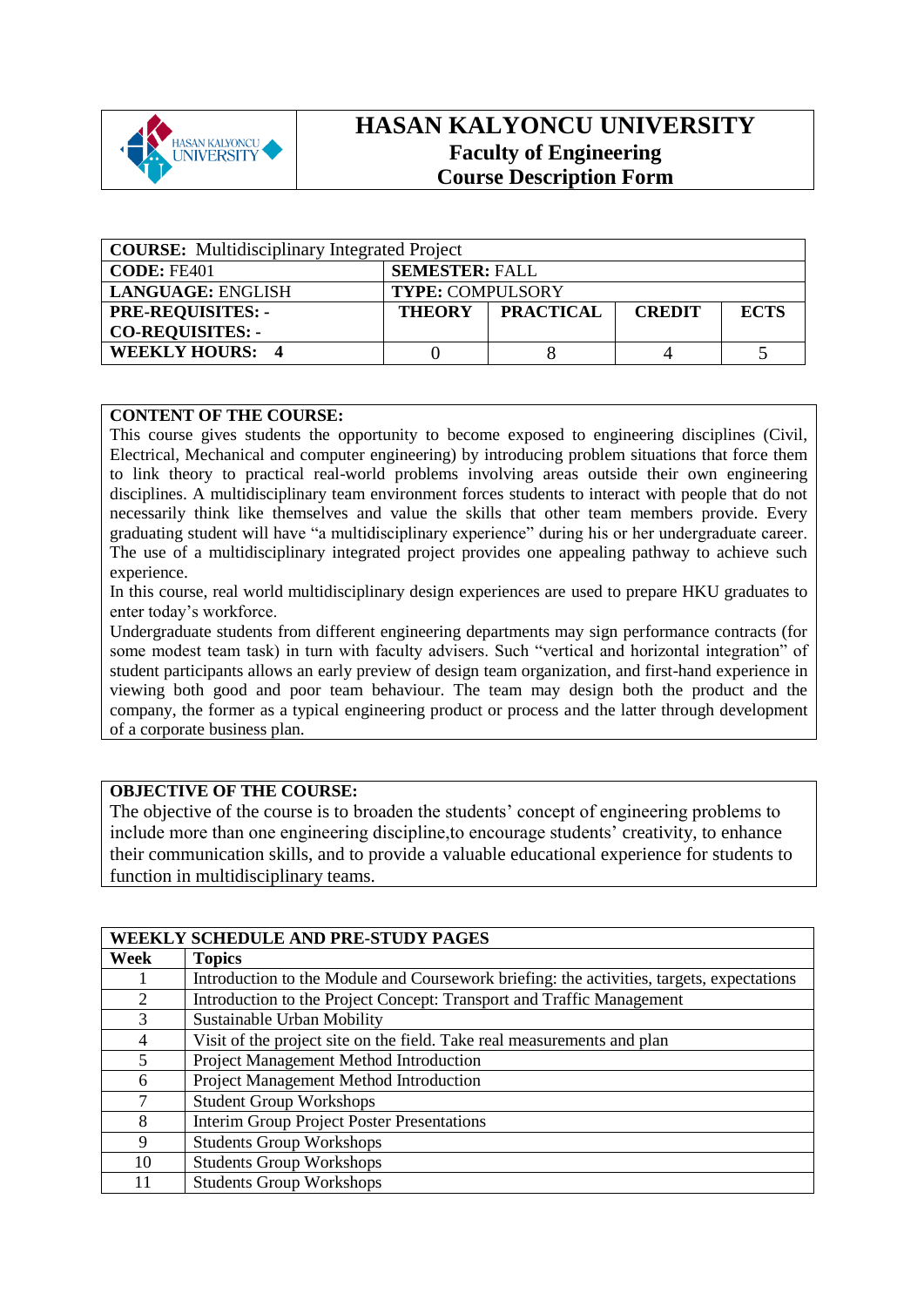|    | <b>Students Group Workshops</b>         |
|----|-----------------------------------------|
|    | Final Group Presentations and reporting |
| 14 | Final Group Presentations and reporting |

## **TEXTBOOK:**

Class notes and google class notes.

| <b>EVALUATION SYSTEM:</b>    |                 |                |
|------------------------------|-----------------|----------------|
| <b>IN-TERM STUDIES</b>       | <b>QUANTITY</b> | PERCENTAGE (%) |
| Midterm Exam                 |                 | 40             |
| Homework                     |                 |                |
| Laboratory works             |                 |                |
| Quiz                         |                 |                |
| Final Exam                   |                 | 60             |
| <b>TOTAL</b>                 |                 |                |
| <b>CONTRIBUTION OF</b>       |                 |                |
| <b>INTERM STUDIES TO</b>     |                 |                |
| <b>OVERALL GRADE</b>         |                 |                |
| <b>CONTRIBUTION OF FINAL</b> |                 |                |
| <b>EXAMINATION TO</b>        |                 |                |
| <b>OVERALL GRADE</b>         |                 |                |
| <b>TOTAL</b>                 |                 | 100            |

| <b>COURSE CATEGORY:</b>        | PERCENTAGE (%) |
|--------------------------------|----------------|
| Mathematics and Basic Sciences | 25%            |
| Engineering                    | 25%            |
| <b>Engineering Design</b>      | 50%            |
| Social Sciences                |                |

| <b>TABLE OF ECTS / WORKLOAD:</b>              |                 |                 |              |  |
|-----------------------------------------------|-----------------|-----------------|--------------|--|
| <b>Activities</b>                             | <b>QUANTITY</b> | <b>Duration</b> | <b>Total</b> |  |
|                                               |                 | (Hour)          | Workload     |  |
| <b>Course Duration</b>                        | 13              |                 | 52           |  |
| Hours for off-the-classroom study (Pre-study, | 14              | 6               | 84           |  |
| practice)                                     |                 |                 |              |  |
| Laboratory works                              |                 |                 |              |  |
| Mid-term                                      |                 |                 |              |  |
| Final examination                             |                 |                 |              |  |
| Homework                                      |                 |                 |              |  |
| Quiz                                          |                 |                 |              |  |
| <b>Total Work Load</b>                        |                 |                 | 138          |  |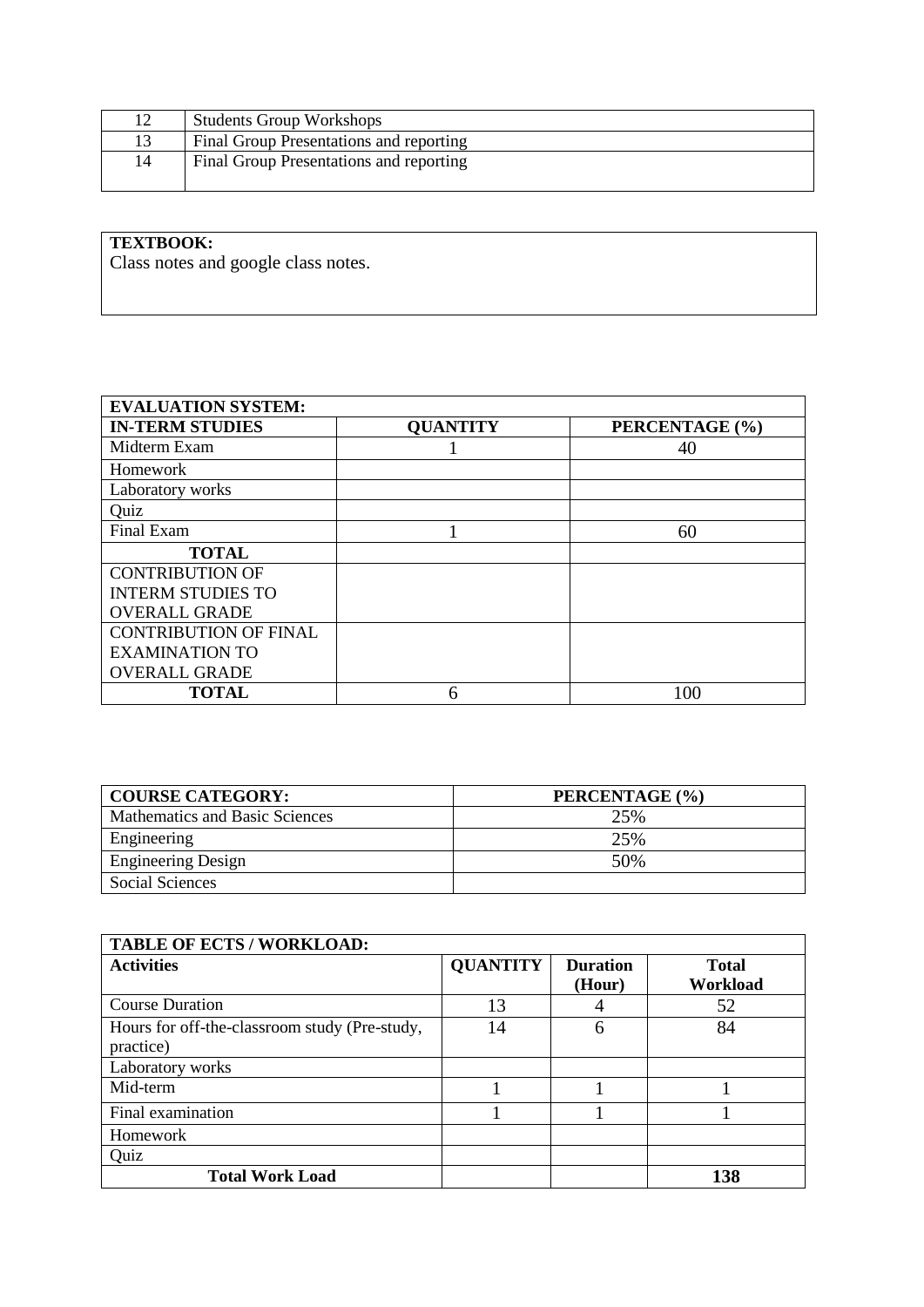| Total Work Load / 30             |  |
|----------------------------------|--|
| <b>ECTS Credit of the Course</b> |  |

|                                              | PO <sub>1</sub>                                | PO <sub>2</sub> | PO <sub>3</sub> | PO <sub>4</sub> | <b>PO5</b> | <b>PO6</b> | PO <sub>7</sub> | PO <sub>8</sub> | PO <sub>9</sub> | <b>PO10</b> | <b>PO11</b> |
|----------------------------------------------|------------------------------------------------|-----------------|-----------------|-----------------|------------|------------|-----------------|-----------------|-----------------|-------------|-------------|
| LO1                                          |                                                |                 | U               | O               |            |            |                 |                 |                 |             |             |
| LO2                                          |                                                |                 |                 |                 |            |            |                 |                 |                 |             |             |
| L <sub>03</sub>                              |                                                |                 |                 |                 |            |            |                 |                 |                 |             |             |
| LO <sub>4</sub>                              |                                                |                 |                 |                 |            |            |                 |                 |                 |             |             |
| LO <sub>5</sub>                              |                                                |                 |                 |                 |            |            |                 |                 |                 |             |             |
| PO: Program Outcomes   LO: Learning Outcomes |                                                |                 |                 |                 |            |            |                 |                 |                 |             |             |
|                                              | Values: 0: None   1: Low   2: Medium   3: High |                 |                 |                 |            |            |                 |                 |                 |             |             |

| <b>INSTRUCTOR(S):</b>         | <b>Prof.Dr.Yusuf ARAYICI</b> |
|-------------------------------|------------------------------|
| <b>FORM PREPARATION DATE:</b> | 17.03.2020                   |

| <b>LEARNING OUTCOMES OF THE</b><br><b>COURSE:</b>                                                                                                                                                                                                                                                                                                                                                                                                                                     | PROGRAM OUTCOMES:                                                                                                                                                                                                                                                                                                                                                                                                                                                                                                                                                                                                                                                                                                                                                                                                                                                                                                                                                                                                                                                                                                                                                                                                                                                                                                                                                                                                                                                                                                                                                                                                                                                                                                                                            |
|---------------------------------------------------------------------------------------------------------------------------------------------------------------------------------------------------------------------------------------------------------------------------------------------------------------------------------------------------------------------------------------------------------------------------------------------------------------------------------------|--------------------------------------------------------------------------------------------------------------------------------------------------------------------------------------------------------------------------------------------------------------------------------------------------------------------------------------------------------------------------------------------------------------------------------------------------------------------------------------------------------------------------------------------------------------------------------------------------------------------------------------------------------------------------------------------------------------------------------------------------------------------------------------------------------------------------------------------------------------------------------------------------------------------------------------------------------------------------------------------------------------------------------------------------------------------------------------------------------------------------------------------------------------------------------------------------------------------------------------------------------------------------------------------------------------------------------------------------------------------------------------------------------------------------------------------------------------------------------------------------------------------------------------------------------------------------------------------------------------------------------------------------------------------------------------------------------------------------------------------------------------|
| LO1: Learning significance and accuracy concepts in<br>science and especially in engineering.<br>LO2: Applying knowledge of math, science, and<br>engineering to everyday problems.<br>LO3: Learning how to communicate and share<br>scientific ideas.<br>LO4: Learning concept of engineering and its<br>application to one and multi-dimension problems.<br>LO5: Application of scientific principles and laws to<br>broad range of problems including their application<br>to life | PO1: Adequate knowledge in mathematics, science<br>and engineering subjects pertaining to the relevant<br>discipline; ability to use theoretical and applied<br>knowledge in these areas in complex engineering<br>problems.<br>PO2: Ability to identify, formulate, and solve<br>complex engineering problems; ability to select and<br>apply proper analysis and modeling methods for this<br>purpose.<br>PO3: Ability to design a complex system, process,<br>device or product under realistic constraints and<br>conditions, in such a way as to meet the desired<br>result; ability to apply modern design methods for<br>this purpose.<br>PO4: Ability to devise, select, and use modern<br>techniques and tools needed for analyzing and<br>solving complex problems encountered in<br>engineering practice; ability to employ information<br>technologies effectively.<br>PO5: Ability to design and conduct experiments,<br>gather data, analyze and interpret results for<br>investigating complex engineering problems or<br>discipline specific research questions.<br>PO6: Ability to work efficiently in intra-disciplinary<br>and multi-disciplinary teams; ability to work<br>individually.<br>PO7: Ability to communicate effectively in Turkish,<br>both orally and in writing; knowledge of a minimum<br>of one foreign language; ability to write effective<br>reports and comprehend written reports, prepare<br>design and production reports, make effective<br>presentations, and give and receive clear and<br>intelligible instructions.<br>PO8: Recognition of the need for lifelong learning;<br>ability to access information, to follow developments<br>in science and technology, and to continue to educate<br>him/herself. |